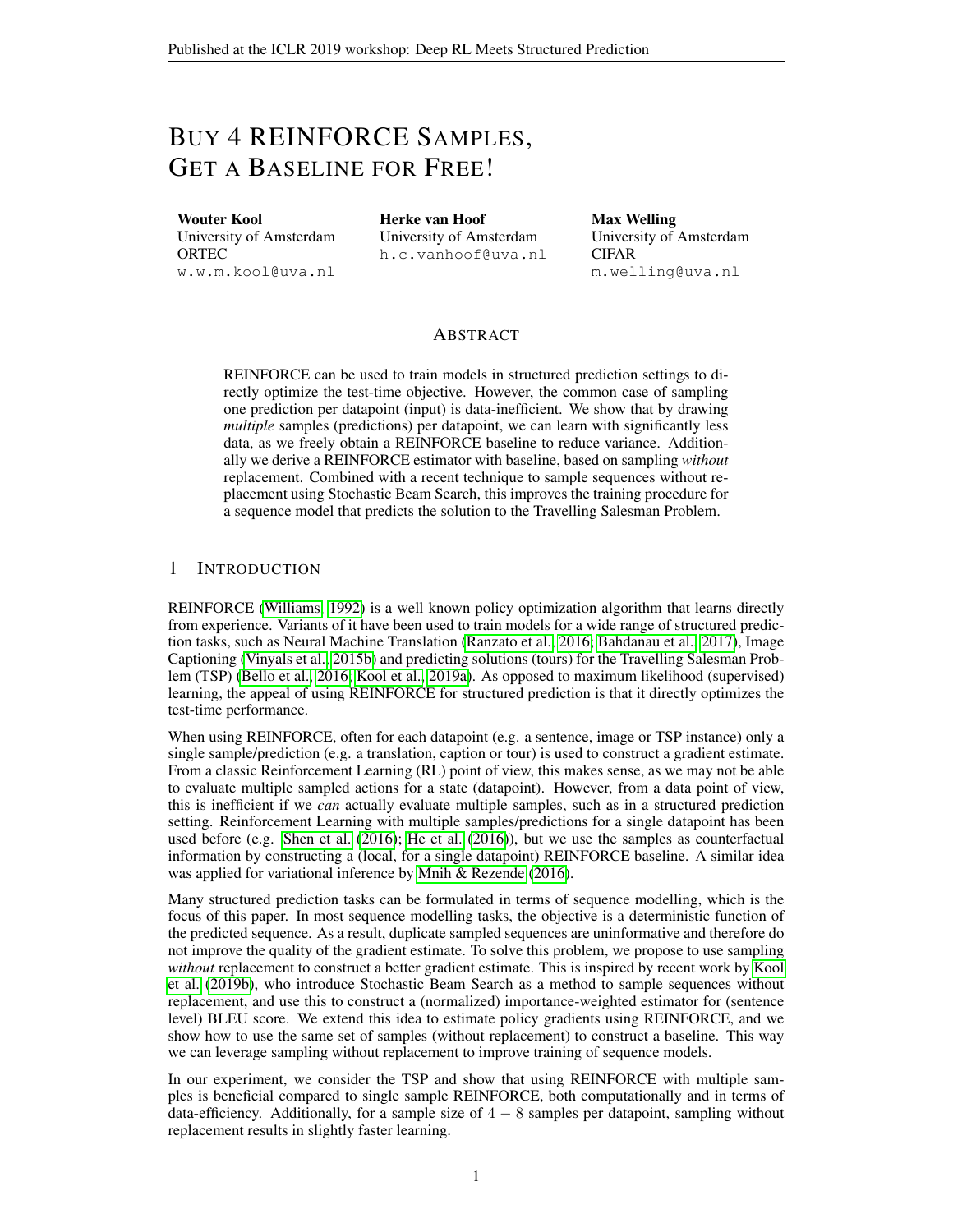## 2 BACKGROUND

#### 2.1 REINFORCE

The REINFORCE estimator [\(Williams, 1992\)](#page-7-0) allows to estimate gradients of the expectation  $\mathbb{E}_{y \sim p_{\boldsymbol{\theta}}(y)}[f(y)]$  by the relation:

<span id="page-1-3"></span>
$$
\nabla_{\theta} \mathbb{E}_{y \sim p_{\theta}(y)}[f(y)] = \mathbb{E}_{y \sim p_{\theta}}[\nabla_{\theta} \log p_{\theta}(y)f(y)] \tag{1}
$$

If we also have a context, or datapoint, x (such as a source sentence), we may write  $p_{\theta}(y|x)$  and  $f(y, x)$ , but in this paper, we leave dependence on x implicit. Extension of the derived estimators to a minibatch of datapoints  $x$  is straightforward.

Typically, we estimate the expectation using samples  $y_1, ..., y_k$  and we may reduce variance of the estimator by using a *baseline*  $B_i$  that is *independent* of the sample  $y_i$  (but may depend on the other samples  $y_i, j \neq i$ :

<span id="page-1-2"></span>
$$
\nabla_{\theta} \mathbb{E}_{y \sim p_{\theta}(y)}[f(y)] \approx \sum_{i=1}^{k} \nabla_{\theta} \log p_{\theta}(y_i) (f(y_i) - B_i)
$$
 (2)

In practice, often a single sample  $y$  is used (per datapoint x, as we already have a batch of datapoints) to compute the estimate, e.g.  $k = 1$ , but in this paper we consider  $k > 1$ .

## <span id="page-1-0"></span>2.2 THE GUMBEL-TOP- $k$  TRICK AND STOCHASTIC BEAM SEARCH

In this paper, we consider a parametric distribution over discrete structures (sequences). Enumerating all *n* possible sequences as  $y^1, ..., y^n$ , we indicate with  $y^i$  the *i*-th possible outcome, which has log-probability  $\phi_i = \log p_{\theta}(y^i)$  defined by the model. We can use the Gumbel-Max trick [\(Gumbel, 1954;](#page-6-8) [Maddison et al., 2014\)](#page-6-9) to sample y according to this distribution as follows: let  $G_i \sim$  Gumbel (a standard Gumbel distribution) for  $i = 1, ..., n$  i.i.d., and let  $y = y^{i^*}$ , where  $i^* = \arg \max_i {\{\phi_i + G_i\}}$ . Then  $P(y = y^i) = p_{\theta}(y^i)$ . For a proof we refer to [Maddison et al.](#page-6-9) [\(2014\)](#page-6-9). In a slight abuse of notation, we write  $G_{\phi_i} = \phi_i + G_i$ , and we call  $G_{\phi_i}$  the (Gumbel-) perturbed log-probability of  $y^i$ .

The Gumbel-Max trick can be extended to the *Gumbel-Top-*k trick [\(Kool et al., 2019b\)](#page-6-7) to draw an *ordered sample without replacement*, by taking the top k largest perturbed log-probabilities (instead of just one, the argmax). The result is equivalent to sequential sampling without replacement, where after an element  $y$  is sampled, it is removed from the domain and the remaining probabilities are renormalized. The Gumbel-Top- $k$  trick is equivalent to Weighted Reservoir Sampling [\(Efraimidis](#page-6-10) [& Spirakis, 2006\)](#page-6-10), as was noted by [Vieira](#page-6-11) [\(2014\)](#page-6-11). The ordered sample is also known as a partial ranking according to the Plackett-Luce model [\(Plackett, 1975;](#page-6-12) [Luce, 1959\)](#page-6-13).

For a sequence model with exponentially large domain, naive application of the Gumbel-Top- $k$ trick is infeasible, but an equivalent result can be obtained using Stochastic Beam Search [\(Kool](#page-6-7) [et al., 2019b\)](#page-6-7). This modification of beam search expands the  $k$  partial sequences with maximum (Gumbel) *perturbed* log-probability, effectively replacing the standard top k operation by sampling without replacement. The resulting top  $k$  completed sequences are a sample without replacement from the sequence model, by the equivalence to the Gumbel-Top-k trick. For details we refer to [Kool et al.](#page-6-7) [\(2019b\)](#page-6-7).

#### 2.3 STATISTICAL ESTIMATION WITHOUT REPLACEMENT

For many applications we need to estimate the expectation of a function  $f(y)$ , where y is the realization of a variable with a *discrete* probability distribution  $p_{\theta}(y)$ . When using Monte Carlo (MC) sampling (with replacement), we write  $y_i$  to indicate the *i*-th sample in a set of samples. In contrast, when sampling *without replacement* we find it convenient to write  $y^i$  (with superscript i) to refer to the  $i$ -th possible value in the domain, so (like we did in Section [2.2\)](#page-1-0) we can enumerate the domain with *n* possible values as  $y^1, ..., y^n$ . This notation allows us to write out the expectation of  $f(y)$ :

<span id="page-1-1"></span>
$$
\mathbb{E}_{y \sim p_{\boldsymbol{\theta}}(y)}[f(y)] = \sum_{i=1}^{n} p_{\boldsymbol{\theta}}(y^i) f(y^i).
$$
 (3)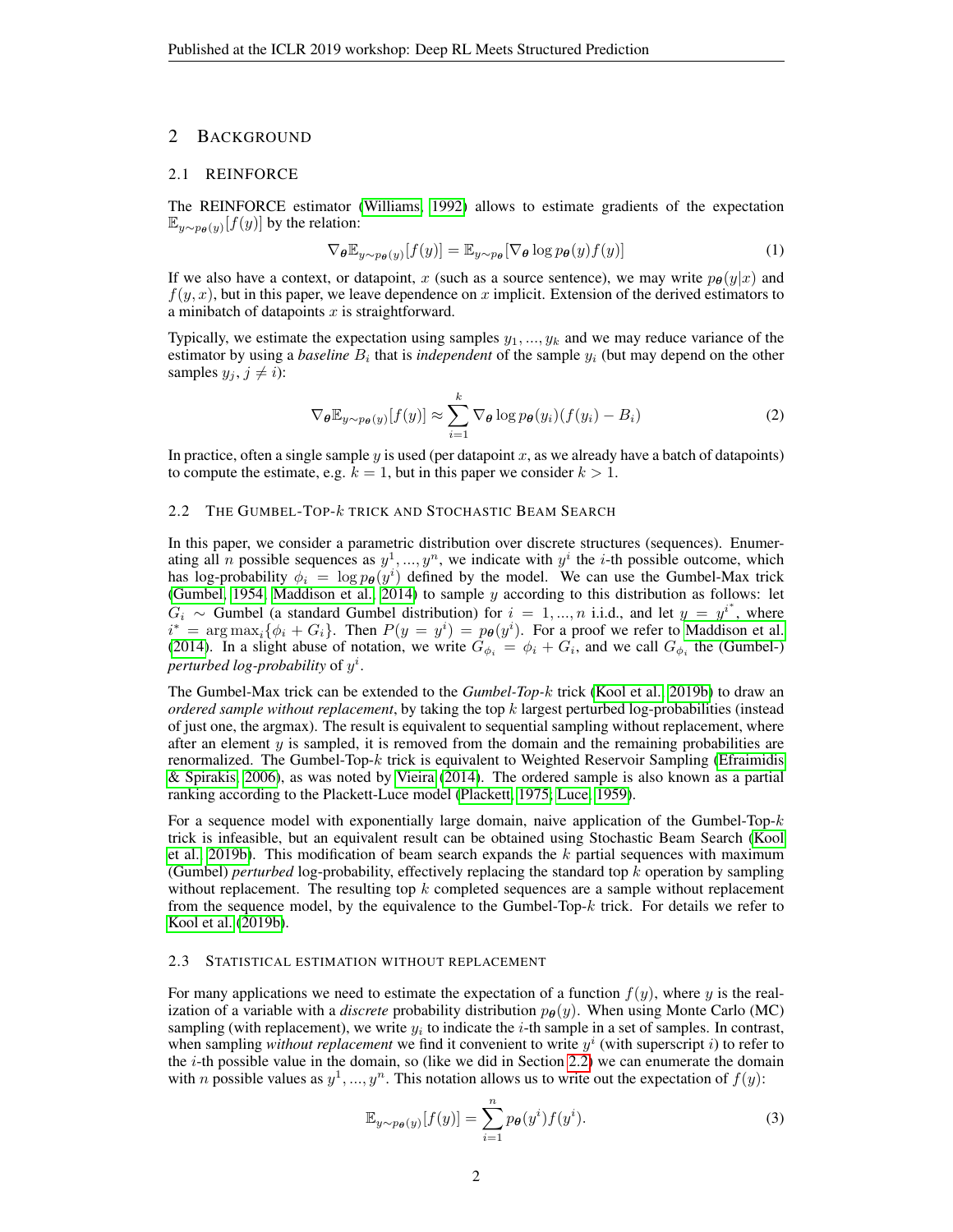Using MC sampling with replacement, we estimate equation [3](#page-1-1) using k samples  $y_1, \ldots, y_k$ :

$$
\mathbb{E}_{y \sim p_{\theta}(y)}[f(y)] \approx \sum_{i=1}^{k} f(y_i). \tag{4}
$$

When sampling *without replacement* using the Gumbel-Top-k trick (Section [2.2\)](#page-1-0) we write S as the set of k largest indices of  $G_{\phi_i}$  (i.e.  $S = \arg \text{top } k \{ G_{\phi_i} : i \in \{1, ..., n\} \}$ ), so the sample (of size k) without replacement is  $\{y^i : i \in S\}$ . We can use the sample S with the estimator derived by [Vieira](#page-6-14) [\(2017\)](#page-6-14), based on priority sampling [\(Duffield et al., 2007\)](#page-6-15). This means that, to correct for the effects of sampling without replacement, we include importance weights  $\frac{p_{\theta}(y^i)}{q_{\theta,\kappa}(y^i)}$ . Here  $\kappa$  is the  $(k + 1)$ -th largest value of  $\{G_{\phi_i} : i \in \{1, ..., n\}\}\)$ , i.e. the  $(k + 1)$ -th largest Gumbel perturbed log-probability, and  $q_{\theta,a}(y^i) = P(G_{\phi_i} > a) = 1 - \exp(-\exp(\phi_i - a))$  is the probability that the perturbed log-probability of  $y^i$  exceeds a. Then we can use the following estimator:

<span id="page-2-1"></span>
$$
\mathbb{E}_{y \sim p_{\theta}(y)}[f(y)] \approx \sum_{i \in S} \frac{p_{\theta}(y^i)}{q_{\theta,\kappa}(y^i)} f(y^i). \tag{5}
$$

This estimator is unbiased, and we include a copy of the proof by [Kool et al.](#page-6-7) [\(2019b\)](#page-6-7) (adapted from the proofs by [Duffield et al.](#page-6-15) [\(2007\)](#page-6-15) and [Vieira](#page-6-14) [\(2017\)](#page-6-14)) in Appendix [A,](#page-8-0) as this introduces notation and is the basis for the proof in Appendix [C.](#page-10-0)

Intuition behind this estimator comes from the related *threshold sampling* scenario, where instead of fixing the sample size k, we fix the threshold a and define a *variably* sized sample  $S = \{i \in \{1, ..., n\} : G_{\phi_i} > a\}$ . With threshold sampling, each element  $y^i$  in the domain is sampled *independently* with probability  $P(G_{\phi_i} > a) = q_{\theta, a}(y^i)$ , and  $\frac{p_{\theta}(y^i)}{q_{\theta, a}(y^i)}$  is a standard importance weight. As it turns out, instead of having a fixed threshold  $a$ , we can fix the sample size  $k$  and use  $\kappa$  as *empirical threshold* (as  $i \in S$  if  $G_{\phi_i} > \kappa$ ), and still obtain an unbiased estimator [\(Duffield](#page-6-15) [et al., 2007;](#page-6-15) [Vieira, 2017\)](#page-6-14).

As was shown by [Kool et al.](#page-6-7) [\(2019b\)](#page-6-7), in practice it is preferred to normalize the importance weights to reduce variance. This means that we compute the normalization  $W(S) = \sum_{i \in S} \frac{p_{\theta}(y^i)}{q_{\theta,\kappa}(y^i)}$  and obtain the following (biased) estimator:

<span id="page-2-2"></span>
$$
\mathbb{E}_{y \sim p_{\theta}(y)}[f(y)] \approx \frac{1}{W(S)} \cdot \sum_{i \in S} \frac{p_{\theta}(y^i)}{q_{\theta,\kappa}(y^i)} f(y^i)
$$
(6)

# 3 REINFORCE WITH MULTIPLE SAMPLES

Typically REINFORCE is applied with a single sample y per datapoint  $x$  (e.g. one translation per source sentence, or, in our experiment, a single tour per TSP instance). In some cases, it may be preferred to take multiple samples  $y$  per datapoint  $x$  as this requires less data. Taking multiple samples also gives us counterfactual information which can be used to construct a strong (local) baseline. Additionally, we obtain computational benefits, as for encoder-decoder models we can obtain multiple samples using only a single pass through the encoder.

#### <span id="page-2-3"></span>3.1 REINFORCE WITH REPLACEMENT

With replacement, we can use the estimator in equation [2,](#page-1-2) where we can construct a baseline  $B_i$  for the *i*-th term based on the other samples  $j \neq i$ :  $B_i = \frac{1}{k-1} \sum_{j \neq i} f(y_j)$ . We obtain the following REINFORCE estimator based on drawing k samples  $y_1, ..., y_k$  with replacement:

$$
\nabla_{\theta} \mathbb{E}_{y \sim p_{\theta}(y)} [f(y)] \approx \frac{1}{k} \sum_{i=1}^{k} \nabla_{\theta} \log p_{\theta}(y_i) \left( f(y_i) - \frac{1}{k-1} \sum_{j \neq i} f(y_j) \right) \tag{7}
$$

<span id="page-2-4"></span><span id="page-2-0"></span>
$$
= \frac{1}{k-1} \sum_{i=1}^{k} \nabla_{\theta} \log p_{\theta}(y_i) \left( f(y_i) - \frac{1}{k} \sum_{j=1}^{k} f(y_j) \right). \tag{8}
$$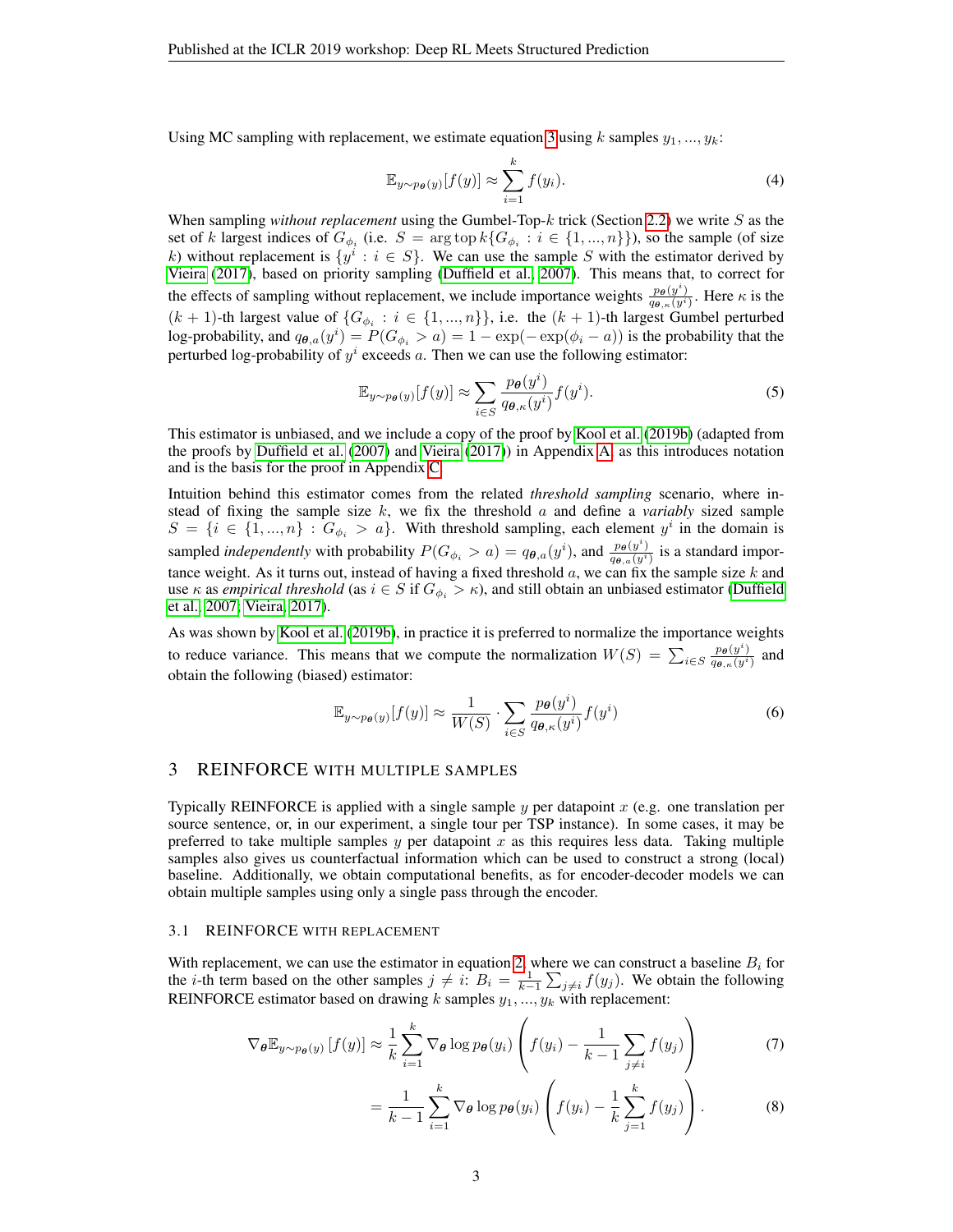The form in equation [8](#page-2-0) is convenient for implementation as it allows to compute a fixed 'baseline'  $B = \frac{1}{k} \sum_{j=1}^{k} f(y_j)$  once and correct for the bias (as B depends on  $y_i$ ) by normalizing using  $\frac{1}{k-1}$ instead of  $\frac{1}{k}$ . For details and a proof of unbiasedness we refer to Appendix [C.](#page-10-0)

#### 3.2 REINFORCE WITHOUT REPLACEMENT

The basic REINFORCE without replacement estimator follows from combining equation [1](#page-1-3) with equation [5](#page-2-1) for an unbiased estimator:

$$
\nabla_{\theta} \mathbb{E}_{y \sim p_{\theta}(y)} \left[ f(y) \right] \approx \sum_{i \in S} \frac{p_{\theta}(y^i)}{q_{\theta,\kappa}(y^i)} \nabla_{\theta} \log p_{\theta}(y^i) f(y^i) = \sum_{i \in S} \frac{\nabla_{\theta} p_{\theta}(y^i)}{q_{\theta,\kappa}(y^i)} f(y^i)
$$
(9)

Similar to equation [6,](#page-2-2) we can compute a lower variance but biased variant by normalizing the importance weights using the normalization  $W(S) = \sum_{i \in S} \frac{p_{\theta}(y^i)}{q_{\theta,\kappa}(y^i)}$ .

When sampling without replacement, the individual samples are *dependent*, and therefore we cannot simply define a baseline based on the other samples as we did in Section [3.1.](#page-2-3) However, similar to the 'baseline'  $\frac{1}{k} \sum_{j=1}^k f(y_j)$  in equation [8,](#page-2-0) we can define an estimate of  $\mathbb{E}_{y \sim p_{\theta}(y)} [f(y)]$  based on the complete sample S (without replacement), using equation [5:](#page-2-1)  $B(S) = \sum_{j \in S} \frac{p_{\theta}(y^j)}{q_{\theta,\kappa}(y^j)} f(y^j)$ . Using this baseline introduces a bias that we cannot simply correct for by a constant term (as we did in equation [8\)](#page-2-0), as the importance weights depend on  $y<sup>i</sup>$ . Instead, we weight the *individual* terms by  $1-p_{\boldsymbol{\theta}}(y^i)+\frac{p_{\boldsymbol{\theta}}(y^i)}{q_{\boldsymbol{\theta},\kappa}(y^i)}$ :

<span id="page-3-0"></span>
$$
\nabla_{\theta} \mathbb{E}_{y \sim p_{\theta}(y)} \left[ f(y) \right] \approx \sum_{i \in S} \frac{\nabla_{\theta} p_{\theta}(y^i)}{q_{\theta, \kappa}(y^i)} \left( f(y^i) \left( 1 - p_{\theta}(y^i) + \frac{p_{\theta}(y^i)}{q_{\theta, \kappa}(y^i)} \right) - B(S) \right) \tag{10}
$$

This estimator is unbiased and we give the full proof in Appendix [C.](#page-10-0)

For the normalized version, we use the normalization  $W(S) = \sum_{i \in S} \frac{p_{\theta}(y^i)}{q_{\theta,\kappa}(y^i)}$  for the baseline, and  $W_i(S) = W(S) - \frac{p_{\theta}(y^i)}{q_{\theta,\kappa}(y^i)} + p_{\theta}(y^i)$  to normalize the outer terms:

<span id="page-3-1"></span>
$$
\nabla_{\theta} \mathbb{E}_{y \sim p_{\theta}(y)} [f(y)] \approx \sum_{i \in S} \frac{1}{W_i(S)} \cdot \frac{\nabla_{\theta} p_{\theta}(y^i)}{q_{\theta, \kappa}(y^i)} \left( f(y^i) - \frac{B(S)}{W(S)} \right)
$$
(11)

It seems odd to normalize the terms in the outer sum by  $\frac{1}{W_i(S)}$  instead of  $\frac{1}{W(S)}$ , but this estimator can be considered the (normalized) without-replacement equivalent of equation [8](#page-2-0) where we normalize by  $\frac{1}{k-1}$  instead of  $\frac{1}{k}$ . It can be derived by rewriting equation [10](#page-3-0) to a form similar to equation [7](#page-2-4) (as this reveals the actual 'baseline'), then applying the normalization of the importance-weights for the outer sum and the baseline, and then rewriting it once again to the form similar to equation [8](#page-2-0) to obtain equation [11.](#page-3-1) This derivation is given in full in Appendix [C.1.](#page-12-0) The estimator in equation [11](#page-3-1) is convenient to implement as the (normalized) 'baseline'  $\frac{B(S)}{W(S)}$  only has to be computed once.

## 4 EXPERIMENT

We consider the task of predicting the solution for instances of the Travelling Salesman Problem (TSP) [\(Vinyals et al., 2015a;](#page-6-16) [Bello et al., 2016;](#page-6-2) [Kool et al., 2019a\)](#page-6-3). The problem is to find the order in which to visit locations (specified by their  $x, y$  coordinates) to minimize total travelling distance. A policy is trained using REINFORCE to minimize the expected length of a tour (sequence of locations) predicted by the model.

The Attention Model by [Kool et al.](#page-6-3) [\(2019a\)](#page-6-3) is a sequence model that considers each instance as a fully connected graph of nodes which are processed by an encoder. The decoder then produces the tour as a sequence of nodes to visit, one node at a time, where it autoregressively uses as input the node visited in the previous step.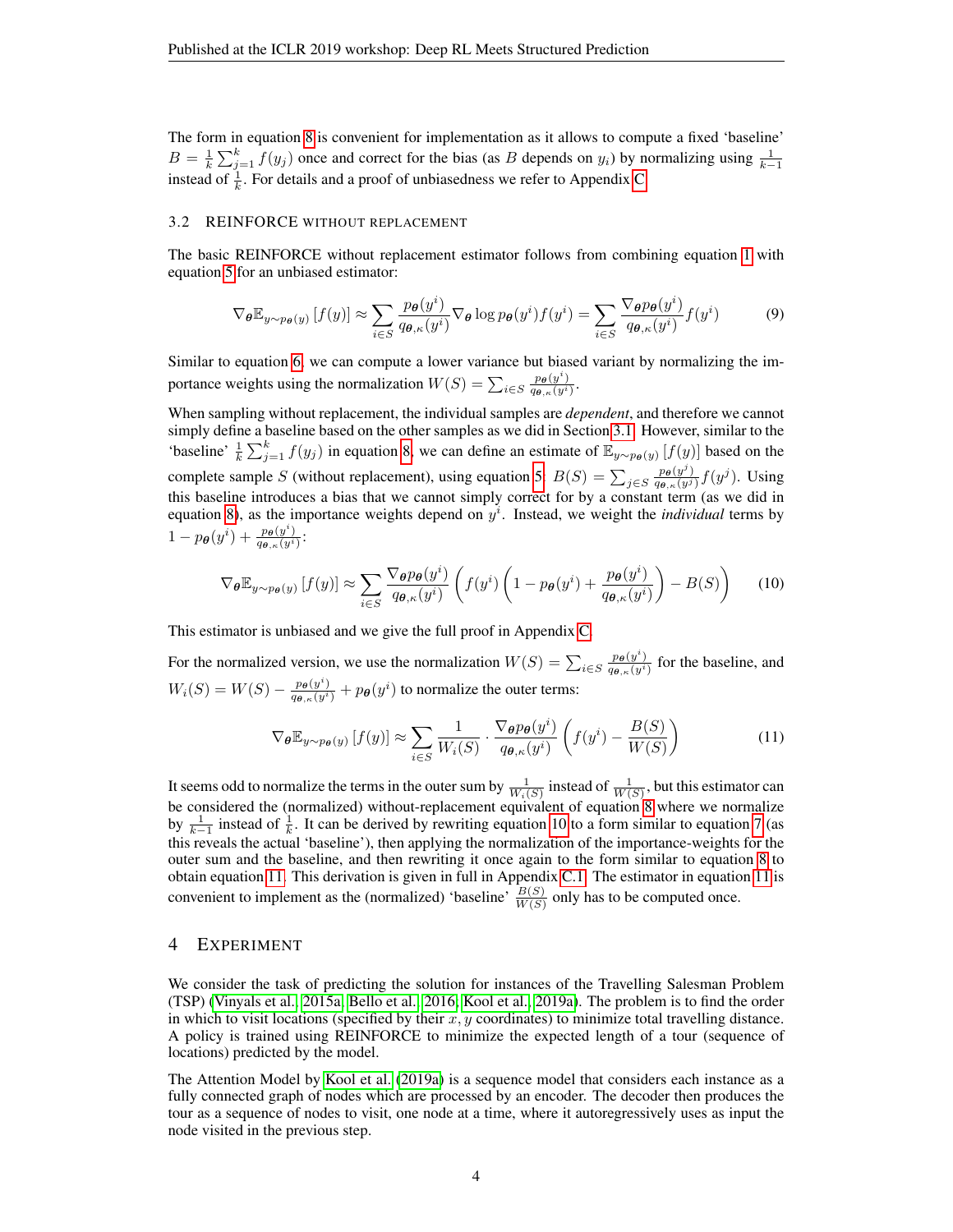<span id="page-4-1"></span>

(c)  $k = 8$ , performance vs. training steps (d)  $k = 8$ , performance vs. number of instances

Figure 1: Performance measured as validation set optimality gap during training. Raw results are light, smoothed results are darker (2 random seeds per setting). REINFORCE is used with replacement (WR) and without replacement (WOR) using  $k = 4$  (top row) or  $k = 8$  (bottom row) samples per instance, and a local baseline based on the k samples for each instance. We compare against REINFORCE using one sample per instance, either with a baseline that is the average of the batch, or the strong greedy rollout baseline by [Kool et al.](#page-6-3) [\(2019a\)](#page-6-3) that requires an additional rollout of the model.

We use the source code by [Kool et al.](#page-6-3)  $(2019a)^{1}$  $(2019a)^{1}$  $(2019a)^{1}$  $(2019a)^{1}$  to reproduce their TSP experiment with 20 nodes (as larger instances diminish the benefit of sampling without replacement). We implement REIN-FORCE estimators based on multiple samples, either sampled with replacement (WR) or without replacement (WOR) using Stochastic Beam Search [\(Kool et al., 2019b\)](#page-6-7). We compare the following four estimators:

- Single sample with a batch baseline. Here we compute the standard REINFORCE esti-mator (equation [2\)](#page-1-2) with a single sample  $(k = 1)$ . We use a batch of 512 instances (datapoints) and as baseline we take the average of the tour lengths in the *batch*, hence each instances uses the same baseline. This is implemented as using the exponential moving average baseline by [\(Kool et al., 2019a\)](#page-6-3) with  $\beta = 0$ .
- Single sample with a greedy rollout baseline, and batch size 512. As baseline, we use a *greedy rollout*: for each instance  $x$  we take the length of the tour that is obtained by greedily selecting the next location according to an earlier (frozen) version of the model. This baseline, similar to self-critical training [\(Rennie et al., 2017\)](#page-6-17), corresponds to the best result found by [Kool et al.](#page-6-3) [\(2019a\)](#page-6-3), superior to using an exponential moving average or learned value function. However, the greedy rollout requires an additional forward pass through the model.
- Multiple samples with replacement (WR) with a local baseline. Here we compute the estimator in equation [8](#page-2-0) based on  $k = 4, 8$  samples. We use a batch size of  $\frac{512}{k}$ , so the total number of samples is the same. The baseline is local as it is different for each datapoint, but it does not require additional model evaluations like the greedy rollout.

<span id="page-4-0"></span><sup>1</sup><https://github.com/wouterkool/attention-learn-to-route>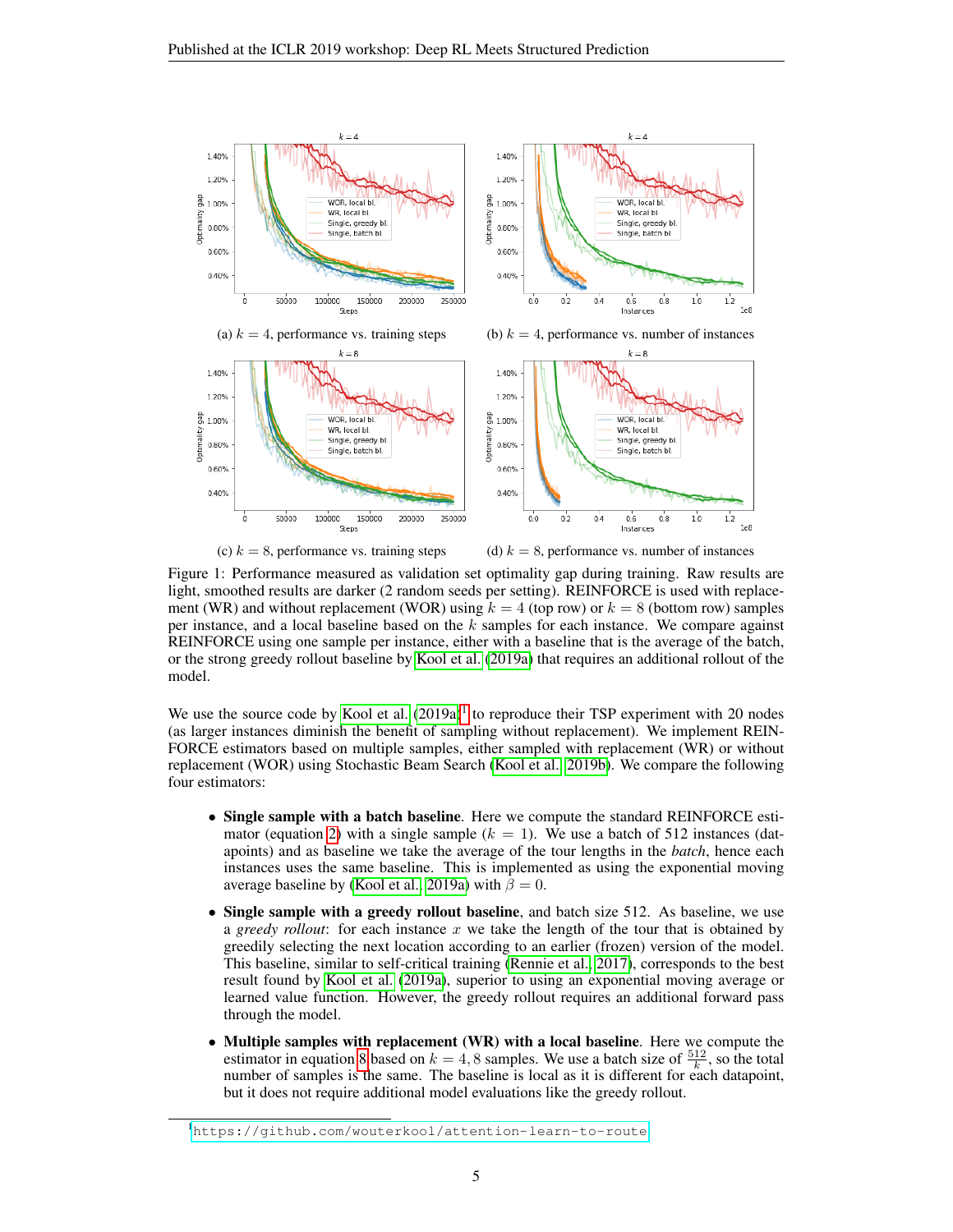• Multiple samples without replacement (WOR) with a local baseline. Here we use the (biased) *normalized* without replacement estimator in equation [11](#page-3-1) with  $k = 4, 8$  samples and batch size  $\frac{512}{k}$ . Samples are drawn without replacement using Stochastic Beam Search [\(Kool et al., 2019b\)](#page-6-7). For fair comparison, we do not take a  $(k + 1)$ -th sample to compute  $\kappa$ , but sacrifice the  $k$ -th sample and compute the summation in equation [11](#page-3-1) with the remaining  $k - 1$  (3 or 7) samples.

Note that a single sample with a local baseline is not possible, which is why we use the batch baseline. The model architecture and training hyperparameters (except batch size) are as in the paper by [Kool et al.](#page-6-3) [\(2019a\)](#page-6-3). We present the results in terms of the validation set (not used for additional tun-ing) optimality gap during training in Figure [1,](#page-4-1) using  $k = 4$  (top row) and  $k = 8$  (bottom row). We found diminishing returns for larger  $k$ . The left column presents the results in terms of the number of gradient update steps (minibatches). We see that sampling without replacement performs on par  $(k = 8)$  or slightly better than using the strong but computationally expensive greedy rollout baseline or using multiple samples with replacement. The standard batch baseline performs significantly worse. The estimators based on multiple samples do not lose (much) final performance, while using significantly less instances. In the right column, where results are presented in terms of the number of instances, this effectiveness is confirmed, and we observe that sampling without replacement is preferred to sampling with replacement. The difference is small, but there is also not much room for improvement as results are close to optimal. The benefit of learning with less data may be small if data is easily generated (as in our setting), but there is also a significant computational benefit as we need significantly fewer encoder evaluations.

# 5 DISCUSSION

In this paper, we have derived REINFORCE estimators based on drawing multiple samples, with and without replacement, and evaluated the effectiveness of the proposed estimators in a structured prediction setting: the prediction of tours for the TSP. The derived estimators yield results comparable to recent results using REINFORCE with a strong greedy rollout baseline, at greater data-efficiency and computational efficiency.

These estimators are especially well suited for structured prediction settings, where the domain is too large to compute exact gradients, but we are able to take multiple samples for the same datapoint, and the objective is a deterministic function of the sampled prediction. We hope the proposed estimators have potential to be used to improve training efficiency in more structured prediction settings, for example in the context of Neural Machine Translation or Image Captioning, where depending on the entropy of the model, sampling without replacement may yield a beneficial improvement.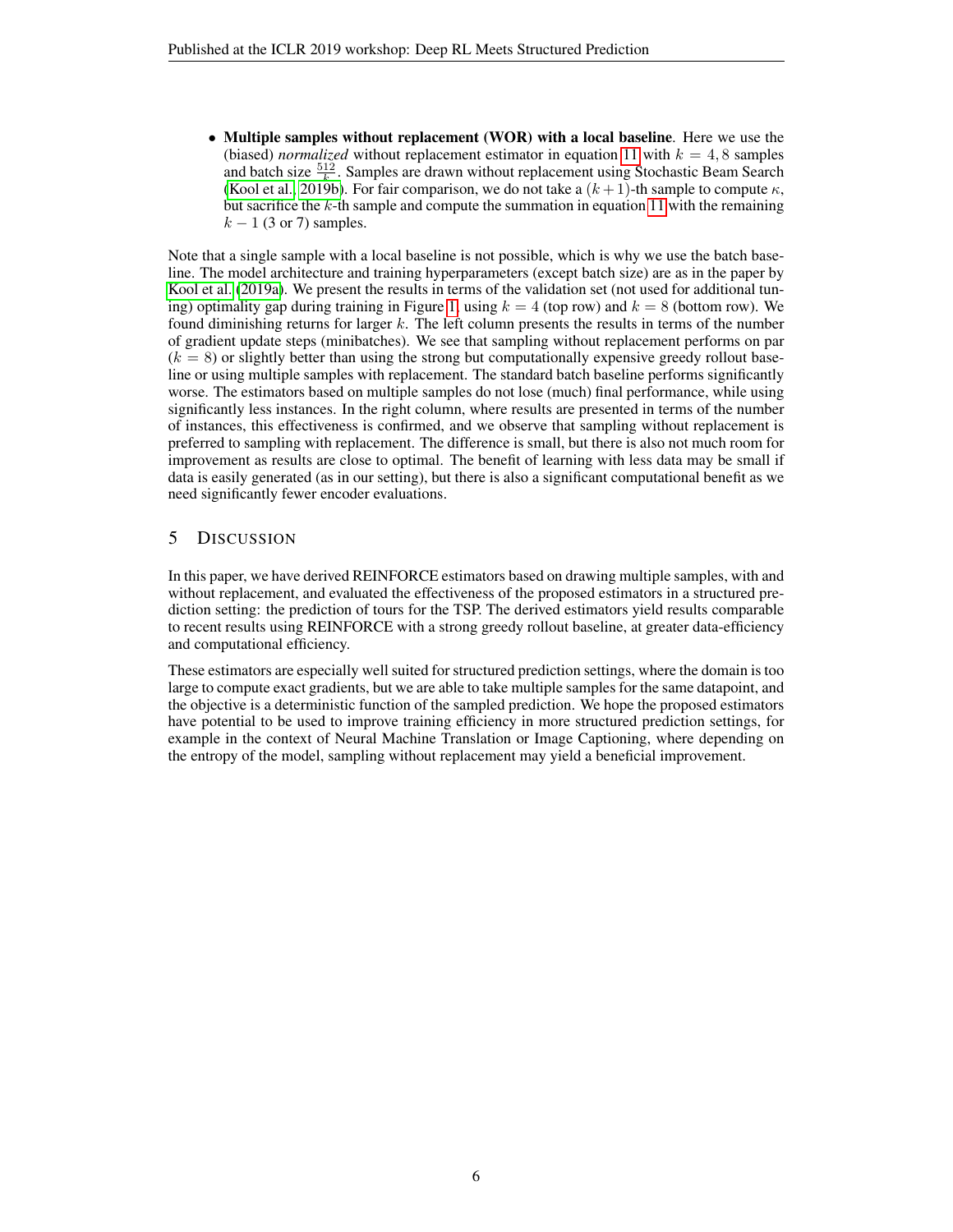## **REFERENCES**

- <span id="page-6-1"></span>Dzmitry Bahdanau, Philemon Brakel, Kelvin Xu, Anirudh Goyal, Ryan Lowe, Joelle Pineau, Aaron Courville, and Yoshua Bengio. An actor-critic algorithm for sequence prediction. In *International Conference on Learning Representations*, 2017.
- <span id="page-6-2"></span>Irwan Bello, Hieu Pham, Quoc V Le, Mohammad Norouzi, and Samy Bengio. Neural combinatorial optimization with reinforcement learning. *arXiv preprint arXiv:1611.09940*, 2016.
- <span id="page-6-15"></span>Nick Duffield, Carsten Lund, and Mikkel Thorup. Priority sampling for estimation of arbitrary subset sums. *Journal of the ACM (JACM)*, 54(6):32, 2007.
- <span id="page-6-10"></span>Pavlos S Efraimidis and Paul G Spirakis. Weighted random sampling with a reservoir. *Information Processing Letters*, 97(5):181–185, 2006.
- <span id="page-6-8"></span>Emil Julius Gumbel. *Statistical theory of extreme values and some practical applications: a series of lectures*. Number 33. US Govt. Print. Office, 1954.
- <span id="page-6-5"></span>Di He, Yingce Xia, Tao Qin, Liwei Wang, Nenghai Yu, Tie-Yan Liu, and Wei-Ying Ma. Dual learning for machine translation. In *Advances in Neural Information Processing Systems*, pp. 820–828, 2016.
- <span id="page-6-3"></span>Wouter Kool, Herke van Hoof, and Max Welling. Attention, learn to solve routing problems! In *International Conference on Learning Representations*, 2019a.
- <span id="page-6-7"></span>Wouter Kool, Herke van Hoof, and Max Welling. Stochastic beams and where to find them: The gumbel-top-k trick for sampling sequences without replacement. *arXiv preprint arXiv:1903.06059*, 2019b.
- <span id="page-6-13"></span>R Duncan Luce. Individual choice behavior. 1959.
- <span id="page-6-9"></span>Chris J Maddison, Daniel Tarlow, and Tom Minka. A\* sampling. In *Advances in Neural Information Processing Systems*, pp. 3086–3094, 2014.
- <span id="page-6-6"></span>Andriy Mnih and Danilo Rezende. Variational inference for monte carlo objectives. In *International Conference on Machine Learning*, pp. 2188–2196, 2016.
- <span id="page-6-12"></span>Robin L Plackett. The analysis of permutations. *Journal of the Royal Statistical Society: Series C (Applied Statistics)*, 24(2):193–202, 1975.
- <span id="page-6-0"></span>Marc'Aurelio Ranzato, Sumit Chopra, Michael Auli, and Wojciech Zaremba. Sequence level training with recurrent neural networks. In *International Conference on Learning Representations*, 2016.
- <span id="page-6-17"></span>Steven J Rennie, Etienne Marcheret, Youssef Mroueh, Jerret Ross, and Vaibhava Goel. Self-critical sequence training for image captioning. In *Proceedings of the IEEE Conference on Computer Vision and Pattern Recognition*, pp. 7008–7024, 2017.
- <span id="page-6-4"></span>Shiqi Shen, Yong Cheng, Zhongjun He, Wei He, Hua Wu, Maosong Sun, and Yang Liu. Minimum risk training for neural machine translation. In *Proceedings of the 54th Annual Meeting of the Association for Computational Linguistics (Volume 1: Long Papers)*, volume 1, pp. 1683–1692, 2016.
- <span id="page-6-11"></span>Tim Vieira. Gumbel-max trick and weighted reservoir sampling, 2014. URL [https://timvieira.github.io/blog/post/2014/08/01/](https://timvieira.github.io/blog/post/2014/08/01/gumbel-max-trick-and-weighted-reservoir-sampling/) [gumbel-max-trick-and-weighted-reservoir-sampling/](https://timvieira.github.io/blog/post/2014/08/01/gumbel-max-trick-and-weighted-reservoir-sampling/).
- <span id="page-6-14"></span>Tim Vieira. Estimating means in a finite universe, 2017. URL [https://timvieira.github.](https://timvieira.github.io/blog/post/2017/07/03/estimating-means-in-a-finite-universe/) [io/blog/post/2017/07/03/estimating-means-in-a-finite-universe/](https://timvieira.github.io/blog/post/2017/07/03/estimating-means-in-a-finite-universe/).
- <span id="page-6-16"></span>Oriol Vinyals, Meire Fortunato, and Navdeep Jaitly. Pointer networks. In *Advances in Neural Information Processing Systems*, pp. 2692–2700, 2015a.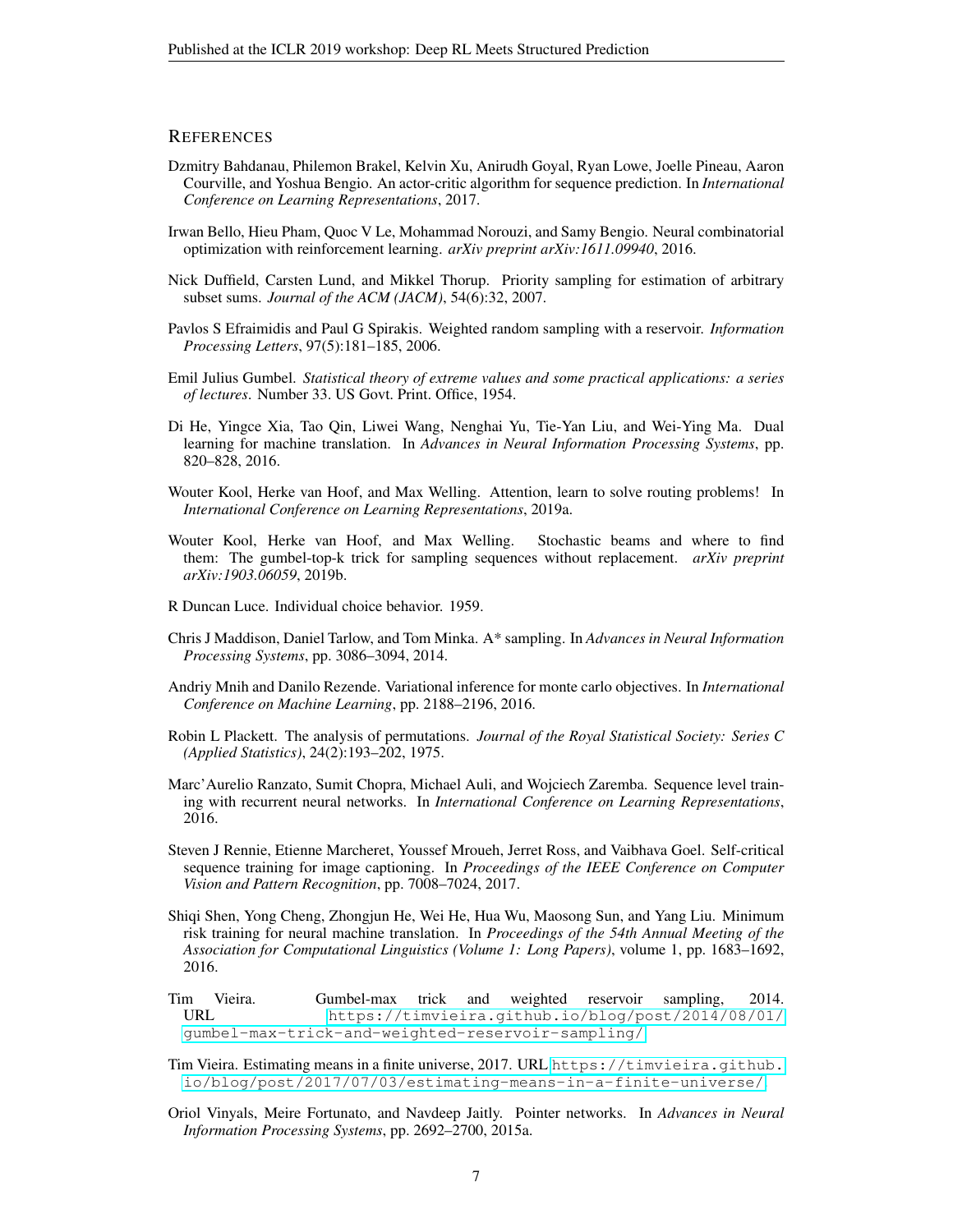- <span id="page-7-1"></span>Oriol Vinyals, Alexander Toshev, Samy Bengio, and Dumitru Erhan. Show and tell: A neural image caption generator. In *Proceedings of the IEEE Conference on Computer vision and Pattern Recognition*, pp. 3156–3164, 2015b.
- <span id="page-7-0"></span>Ronald J Williams. Simple statistical gradient-following algorithms for connectionist reinforcement learning. *Machine learning*, 8(3-4):229–256, 1992.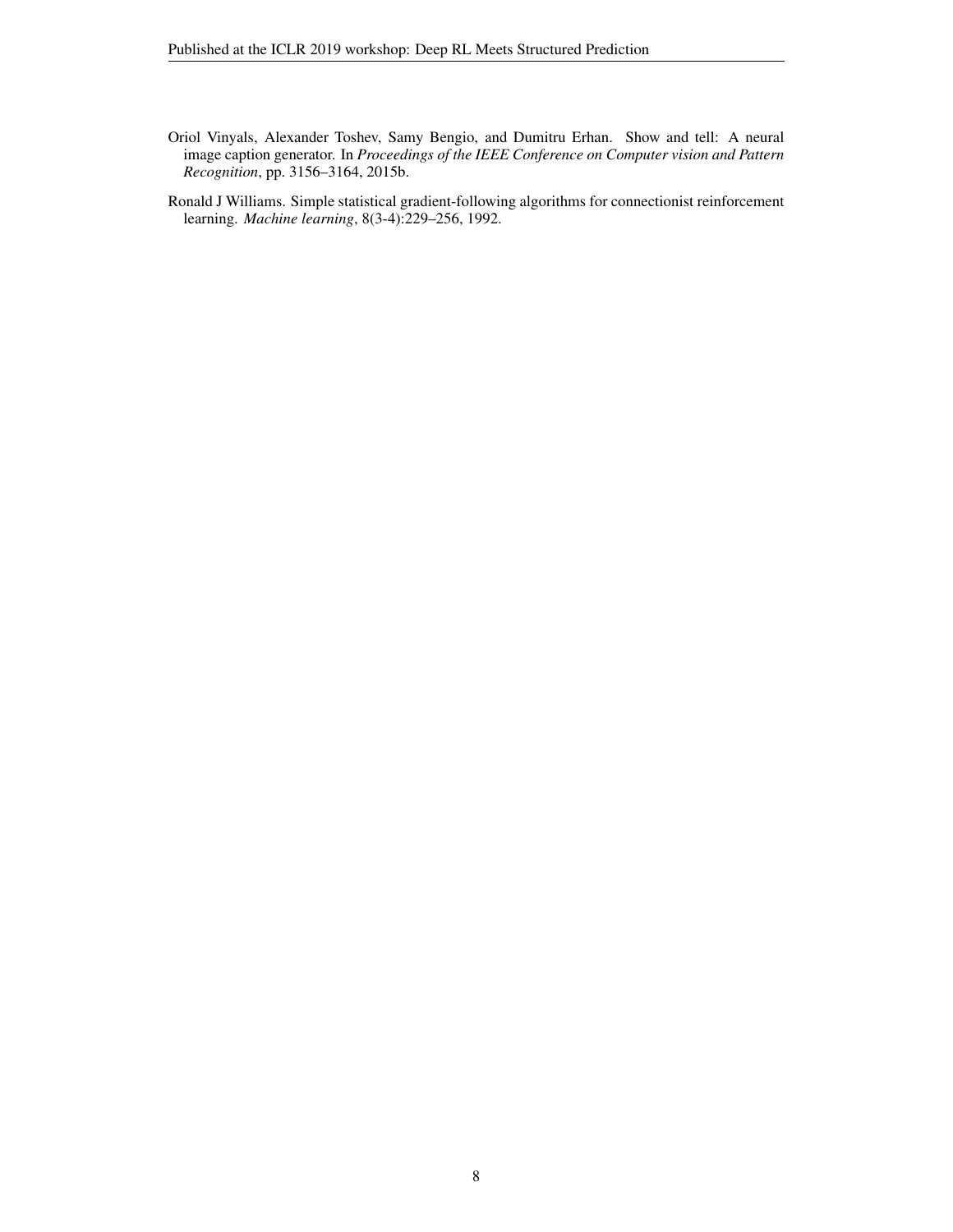#### <span id="page-8-0"></span>A PROOF OF UNBIASEDNESS OF PRIORITY SAMPLING ESTIMATOR

We include here in full the proof by [Kool et al.](#page-6-7) [\(2019b\)](#page-6-7), as this introduces necessary notation and helps understanding of the proof in Appendix [C.](#page-10-0)

#### A.1 PROOF OF UNBIASEDNESS OF PRIORITY SAMPLING ESTIMATOR BY K[OOL ET AL](#page-6-7). [\(2019](#page-6-7)B)

The following proof is adapted from the proofs by [Duffield et al.](#page-6-15) [\(2007\)](#page-6-15) and [Vieira](#page-6-14) [\(2017\)](#page-6-14). For generality of the proof, we write  $f(i) = f(y^i)$ ,  $p_i = p_{\theta}(y^i)$  and  $q_i(\kappa) = q_{\theta,\kappa}(y^i)$ , and we consider general keys  $h_i$  (not necessarily Gumbel perturbations).

We assume we have a probability distribution over a finite domain  $1, ..., n$  with normalized probabilities  $p_i$ , e.g.  $\sum_{i=1}^n p_i = 1$ . For a given function  $f(i)$  we want to estimate the expectation

$$
\mathbb{E}[f(i)] = \sum_{i=1}^{n} p_i f(i).
$$

Each element i has an associated random key  $h_i$  and we define  $q_i(a) = P(h_i > a)$ . This way, if we *know* the threshold a it holds that  $q_i(a) = P(i \in S)$  is the probability that element i is in the sample S. As was noted by [Vieira](#page-6-14) [\(2017\)](#page-6-14), the actual distribution of the key does not influence the unbiasedness of the estimator but does determine the effective sampling scheme. Using the Gumbel perturbed log-probabilities as keys (e.g.  $h_i = G_{\phi_i}$ ) is equivalent to the PPSWOR scheme described by [Vieira](#page-6-14) [\(2017\)](#page-6-14).

We define shorthand notation  $h_{1:n} = \{h_1, ..., h_n\}$ ,  $h_{-i} = \{h_1, ..., h_{i-1}, h_{i+1}, ..., h_n\} = h_{1:n} \setminus \{h_i\}$ . For a given sample size k, let  $\kappa$  be the  $(k + 1)$ -th largest element of  $h_{1:n}$ , so  $\kappa$  is the *empirical threshold*. Let  $\kappa_i^{\prime}$  be the k-th largest element of  $h_{-i}$  (the k-th largest of all *other* elements).

Similar to [Duffield et al.](#page-6-15) [\(2007\)](#page-6-15) we will show that every element  $i$  in our sample contributes an unbiased estimate of  $\mathbb{E}[f(i)]$ , so that the total estimator is unbiased. Formally, we will prove that

<span id="page-8-1"></span>
$$
\mathbb{E}_{h_{1:n}}\left[\frac{\mathbb{1}_{\{i\in S\}}}{q_i(\kappa)}\right] = 1\tag{12}
$$

from which the result follows:

$$
\mathbb{E}_{h_{1:n}}\left[\sum_{i \in S} \frac{p_i}{q_i(\kappa)} f(i)\right]
$$
  
\n
$$
= \mathbb{E}_{h_{1:n}}\left[\sum_{i=1}^n \frac{p_i}{q_i(\kappa)} f(i) \mathbb{1}_{\{i \in S\}}\right]
$$
  
\n
$$
= \sum_{i=1}^n p_i f(i) \cdot \mathbb{E}_{h_{1:n}}\left[\frac{\mathbb{1}_{\{i \in S\}}}{q_i(\kappa)}\right]
$$
  
\n
$$
= \sum_{i=1}^n p_i f(i) \cdot 1 = \sum_{i=1}^n p_i f(i) = \mathbb{E}[f(i)]
$$

To prove equation [12,](#page-8-1) we make use of the observation (slightly rephrased) by [Duffield et al.](#page-6-15) [\(2007\)](#page-6-15) that conditioning on  $h_{-i}$ , we know  $\kappa'_i$  and the event  $i \in S$  implies that  $\kappa = \kappa'_i$  since i will only be in the sample if  $h_i > \kappa'_i$  which means that  $\kappa'_i$  is the  $k + 1$ -th largest value of  $h_{-i} \cup \{h_i\} = h_{1:n}$ . The reverse is also true (if  $\kappa = \kappa'_i$  then  $h_i$  must be larger than  $\kappa'_i$  since otherwise the  $k + 1$ -th largest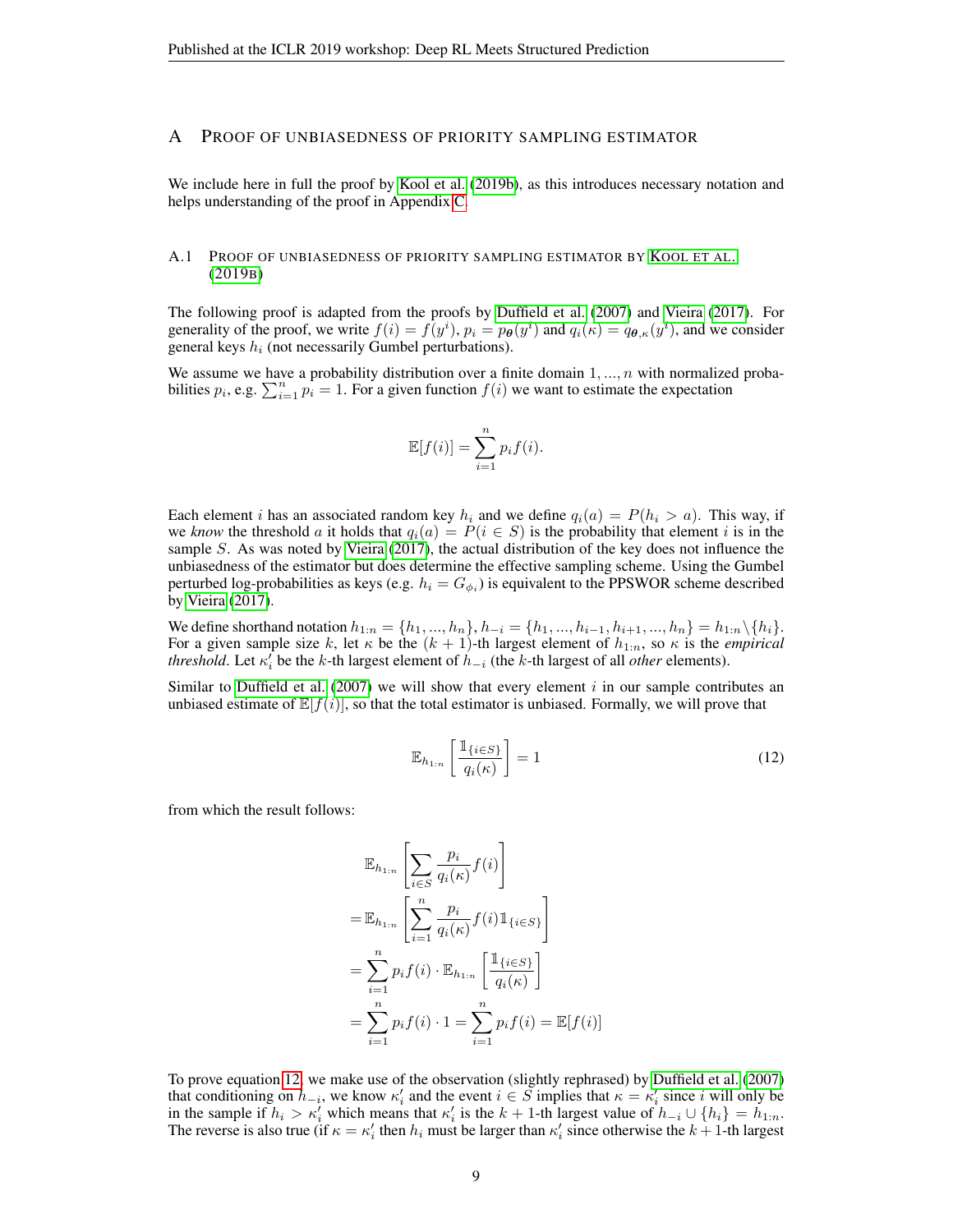value of  $h_{1:n}$  will be smaller than  $\kappa'_i$ ).

$$
\mathbb{E}_{h_{1:n}}\left[\frac{\mathbb{I}_{\{i\in S\}}}{q_i(\kappa)}\right]
$$
\n
$$
= \mathbb{E}_{h_{-i}}\left[\mathbb{E}_{h_i}\left[\frac{\mathbb{I}_{\{i\in S\}}}{q_i(\kappa)}\Big| h_i\right]\right]
$$
\n
$$
= \mathbb{E}_{h_{-i}}\left[\mathbb{E}_{h_i}\left[\frac{\mathbb{I}_{\{i\in S\}}}{q_i(\kappa)}\Big| h_{-i}, i \in S\right] P(i \in S | h_{-i}) + \mathbb{E}_{h_i}\left[\frac{\mathbb{I}_{\{i\in S\}}}{q_i(\kappa)}\Big| h_{-i}, i \notin S\right] P(i \notin S | h_{-i})\right]
$$
\n
$$
= \mathbb{E}_{h_{-i}}\left[\mathbb{E}_{h_i}\left[\frac{1}{q_i(\kappa)}\Big| h_{-i}, i \in S\right] P(i \in S | h_{-i}) + 0\right]
$$
\n
$$
= \mathbb{E}_{h_{-i}}\left[\mathbb{E}_{h_i}\left[\frac{1}{q_i(\kappa)}\Big| h_{-i}, i \in S\right] q_i(\kappa_i')\right]
$$
\n
$$
= \mathbb{E}_{h_{-i}}\left[\mathbb{E}_{h_i}\left[\frac{1}{q_i(\kappa)}\Big| \kappa = \kappa_i'\right] q_i(\kappa_i')\right]
$$
\n
$$
= \mathbb{E}_{h_{-i}}\left[\mathbb{E}_{h_i}\left[\frac{1}{q_i(\kappa_i')}\Big| q_i(\kappa_i')\right]
$$
\n
$$
= \mathbb{E}_{h_{-i}}\left[\frac{1}{q_i(\kappa_i')} q_i(\kappa_i')\right] = \mathbb{E}_{h_{-i}}\left[1\right] = 1
$$

# <span id="page-9-0"></span>B REINFORCE WITH BASELINE AND REPLACEMENT

We will now prove that the REINFORCE estimator based on multiple samples with the sample average as baseline (equation [8\)](#page-2-0) is unbiased. Let  $y_{1:k} = \{y_1, ..., y_k\}$  be the set of *independent* samples (with replacement) from  $p_{\theta}(y)$ . First we show that using the batch mean as baseline is equivalent to using the mean of the other elements in the batch, up to a constant  $\frac{k-1}{k}$ .

<span id="page-9-1"></span>
$$
f(y_i) - \frac{1}{k} \sum_{j=1}^{k} f(y_j)
$$
  
=  $f(y_i)(1 - \frac{1}{k}) - \frac{1}{k} \sum_{j \neq i} f(y_j)$   
=  $f(y_i) \frac{k-1}{k} - \frac{1}{k-1} \cdot \frac{k-1}{k} \sum_{j \neq i} f(y_j)$   
=  $\frac{k-1}{k} \left( f(y_i) - \frac{1}{k-1} \cdot \sum_{j \neq i} f(y_j) \right)$  (13)

Note that  $\frac{k-1}{k}$  goes to 1 as the batch size k increases and we do not need to include it (and we can simply compute the biased mean) as it can be absorbed into the learning rate. Since  $y_j$  is independent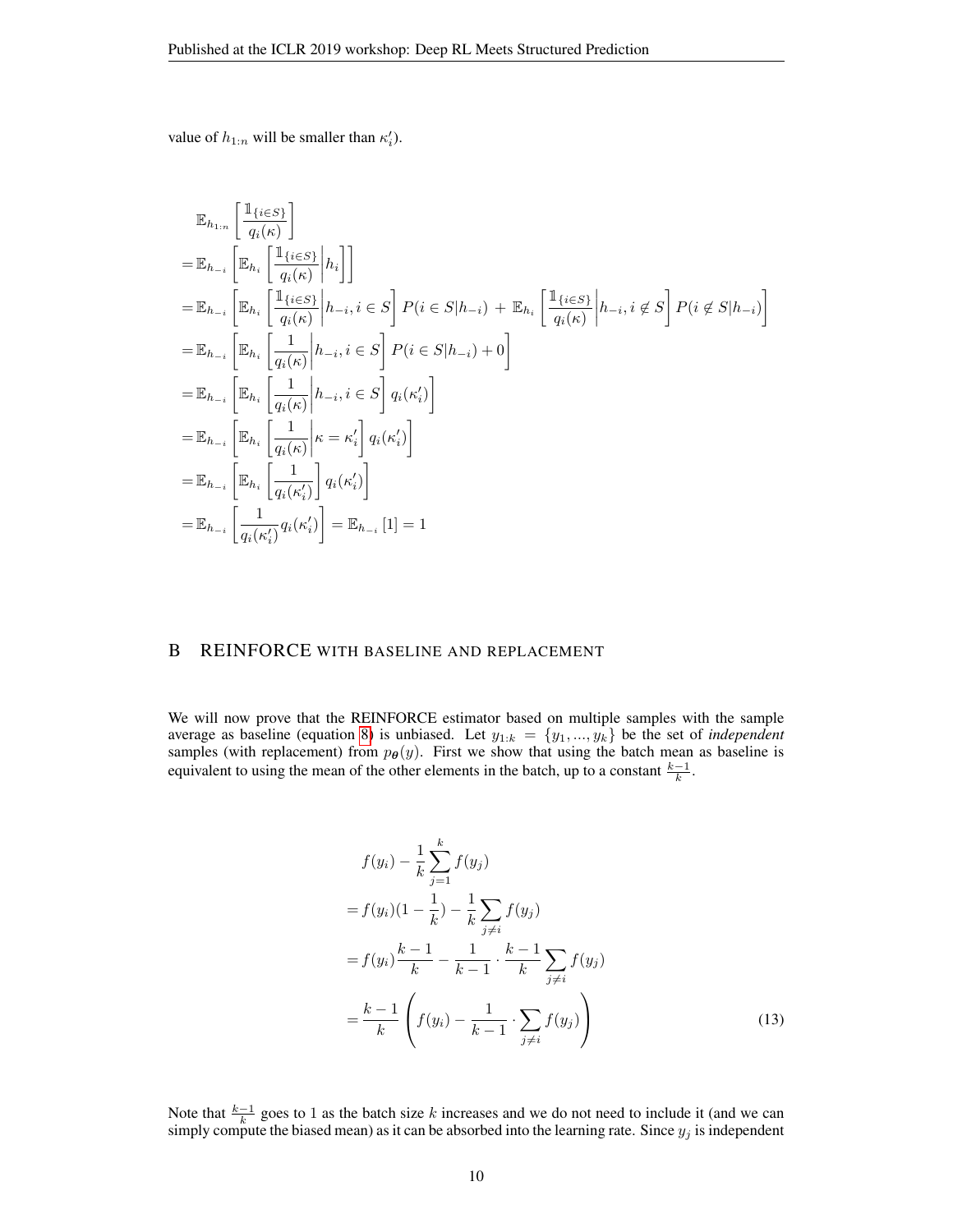of  $y_i$ , unbiasedness follows:

$$
\mathbb{E}_{y_{1:k}}\left[\frac{1}{k-1}\sum_{i=1}^{k}\nabla_{\theta}\log p_{\theta}(y_{i})\left(f(y_{i})-\frac{1}{k}\sum_{j=1}^{k}f(y_{j})\right)\right]
$$
\n
$$
=\mathbb{E}_{y_{1:k}}\left[\frac{1}{k}\sum_{i=1}^{k}\nabla_{\theta}\log p_{\theta}(y_{i})\left(f(y_{i})-\frac{1}{k-1}\sum_{j\neq i}f(y_{j})\right)\right]
$$
\n
$$
=\frac{1}{k}\sum_{i=1}^{k}\mathbb{E}_{y_{1:k}}\left[\nabla_{\theta}\log p_{\theta}(y_{i})f(y_{i})\right]-\frac{1}{k-1}\sum_{j\neq i}\mathbb{E}_{y_{1:k}}\left[\nabla_{\theta}\log p_{\theta}(y_{i})f(y_{j})\right]
$$
\n
$$
=\frac{1}{k}\sum_{i=1}^{k}\mathbb{E}_{y_{i}}\left[\nabla_{\theta}\log p_{\theta}(y_{i})f(y_{i})\right]-\frac{1}{k-1}\sum_{j\neq i}\mathbb{E}_{y_{i}}\left[\nabla_{\theta}\log p_{\theta}(y_{i})\right]\cdot\mathbb{E}_{y_{j}}\left[f(y_{j})\right]
$$
\n
$$
=\frac{1}{k}\sum_{i=1}^{k}\mathbb{E}_{y}\left[\nabla_{\theta}\log p_{\theta}(y)f(y)\right]-\frac{1}{k-1}\sum_{j\neq i}0\cdot\mathbb{E}_{y_{j}}\left[f(y_{j})\right]
$$
\n
$$
=\frac{1}{k}\cdot k\cdot\mathbb{E}_{y}\left[\nabla_{\theta}\log p_{\theta}(y)f(y)\right]-0
$$
\n
$$
=\mathbb{E}_{y}\left[\nabla_{\theta}\log p_{\theta}(y)f(y)\right]
$$
\n
$$
=\nabla_{\theta}\mathbb{E}_{y}\left[f(y)\right]
$$

## <span id="page-10-0"></span>C REINFORCE WITH BASELINE WITHOUT REPLACEMENT

The proof that the REINFORCE estimator based on multiple samples *without* replacement with baseline (equation [10\)](#page-3-0) is unbiased follows from adapting and combining the proofs in Appendix [A](#page-8-0) and [B.](#page-9-0) Additionally to  $q_i(a) = P(h_i > a)$  we define  $q_{ij}(a) = P(h_i > a \cap h_j > a) = P(h_i > a)$  $a)P(h_j > a) = q_i(a)q_j(a)$  for  $i \neq j$  and  $q_{ii}(a) = P(h_i > a) = q_i(a)$ . For convenience we define shorthand for the *conditional*  $q_{j|i}(a) = \frac{q_{ij}(a)}{q_i(a)}$ , so  $q_{j|i}(a) = q_j(a)$  for  $j \neq i$  and  $q_{i|i}(a) = 1$ .

Furthermore, we define  $h_{-ij} = h_{1:n} \setminus \{h_i, h_j\}$  and define  $\kappa'_{ij}$   $(i \neq j)$  as the  $(k-1)$ -th (not k-th!) largest element of  $h_{-ij}$ , and  $\kappa'_{ii} = \kappa'_i$ , e.g. the k-th largest element of  $h_{-i}$ .

We denote with with  $\{i, j \in S\} = \{i \in S \cap j \in S\}$  the event that both i and j are in the sample, also for  $i = j$  which simply means  $\{i \in S\}$ . First we generalize  $P(i \in S | h_{-i}) = q_i(\kappa'_i)$  to the pairwise conditional inclusion probability  $P(i, j \in S | h_{-ij})$ .

**Lemma 1.**  $P(i, j \in S | h_{-ij}) = q_{ij}(\kappa'_{ij})$ 

*Proof.* For  $i = j$ :

$$
P(i, j \in S | h_{-ij}) = P(i \in S | h_{-i}) = q_i(\kappa'_i) = q_{ii}(\kappa'_{ii}) = q_{ij}(\kappa'_{ij})
$$

For  $i \neq j$ : Assuming w.l.o.g.  $h_i < h_j$  there are the following scenario's:

- $\kappa'_{ij} < h_i < h_j$ . In this case, after adding  $h_i$  and  $h_j$  to  $h_{-ij}$ ,  $\kappa'_{ij}$  will be the  $(k+1)$ -th largest element so  $\kappa = \kappa'_{ij}$  and  $i \in S$  and  $j \in S$  since  $h_j > h_i > \kappa = \kappa'_{ij}$ .
- $h_i < \kappa'_{ij} < h_j$  or  $h_i < h_j < \kappa'_{ij}$ . In both cases, there are at least  $(k-1)+1 = k$  elements higher than  $h_i$  so  $i \notin S$ .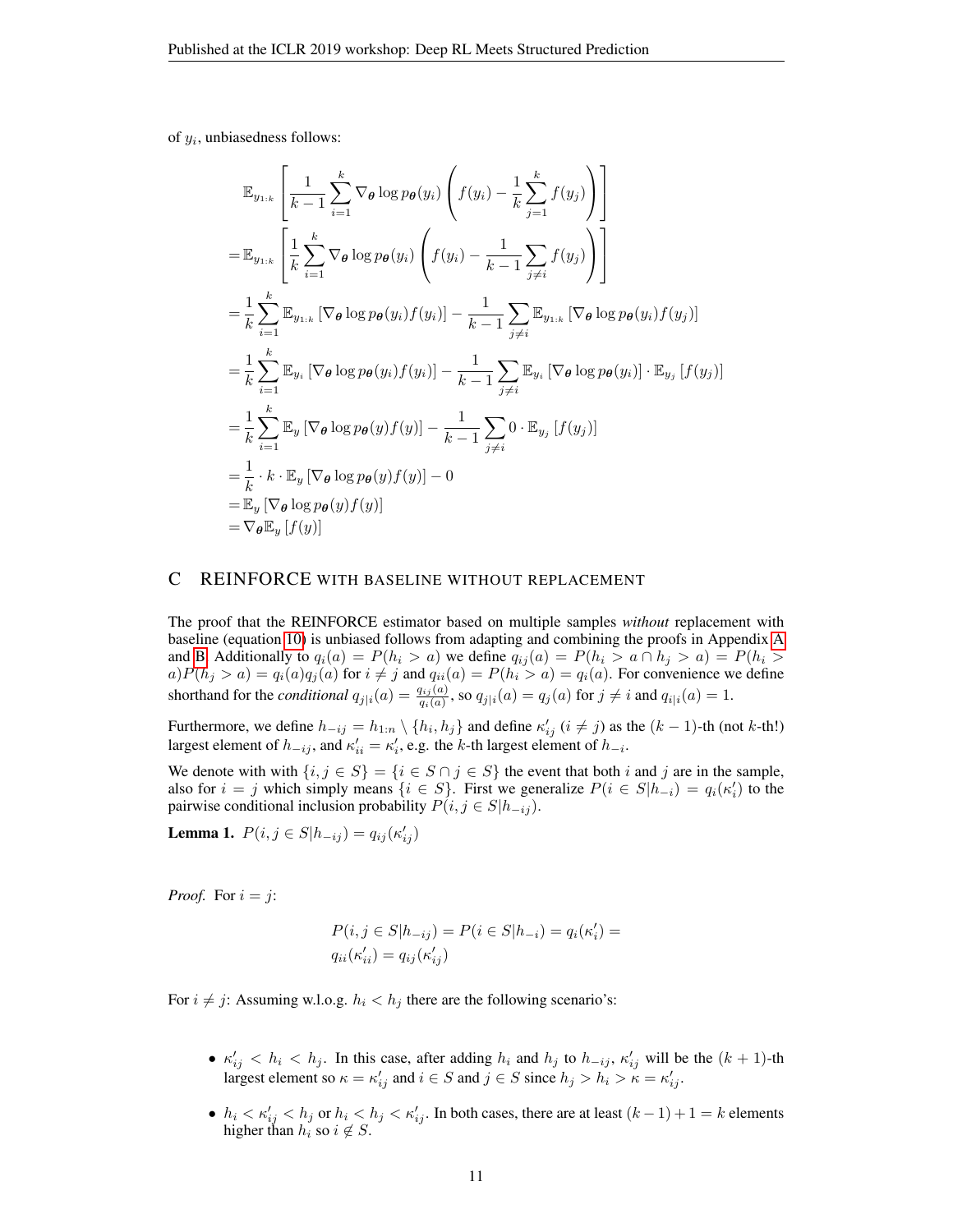Therefore it follows that  $\{i, j \in S | u_{-ij} \} = \{h_i > \kappa'_{ij} \cap h_j > \kappa'_{ij} | u_{-ij} \}$  and additionally this event implies  $\kappa = \kappa'_{ij}$ . Now the result follows:

$$
P(i, j \in S | u_{-ij})
$$
  
=  $P(h_i > \kappa \cap h_j > \kappa | u_{-ij})$   
=  $P(h_i > \kappa'_{ij} \cap h_j > \kappa'_{ij} | u_{-ij})$   
=  $P(h_i > \kappa'_{ij} | u_{-ij}) P(h_j > \kappa'_{ij} | u_{-ij})$   
=  $q_i(\kappa'_{ij}) q_j(\kappa'_{ij}) = q_{ij}(\kappa'_{ij})$ 

 $\Box$ 

<span id="page-11-1"></span> $\Box$ 

Using this Lemma we can prove the following Lemma: Lemma 2.

$$
\mathbb{E}_{h_{1:n}}\left[\frac{\mathbb{1}_{\{i,j\in S\}}}{q_{ij}(\kappa)}\right] = 1\tag{14}
$$

Note that the expectation is w.r.t. the keys  $h_{1:n}$  which define the random variables  $\kappa$  and  $S = \{i :$  $h_i > \kappa$ .

*Proof.*

$$
\mathbb{E}_{h_{1:n}}\left[\frac{\mathbb{1}_{\{i,j\in S\}}}{q_{ij}(\kappa)}\right]
$$
\n
$$
= \mathbb{E}_{h_{-ij}}\left[\mathbb{E}_{h_i,h_j}\left[\frac{\mathbb{1}_{\{i,j\in S\}}}{q_{ij}(\kappa)}\Big|u_{-ij}\right]\right]
$$
\n
$$
= \mathbb{E}_{h_{-ij}}\left[\mathbb{E}_{h_i,h_j}\left[\frac{1}{q_{ij}(\kappa)}\Big|u_{-ij},i,j\in S\right]P(i,j\in S|u_{-ij}) + 0\cdot(1-P(i,j\in S|u_{-ij}))\right]
$$
\n
$$
= \mathbb{E}_{h_{-ij}}\left[\mathbb{E}_{h_i,h_j}\left[\frac{1}{q_{ij}(\kappa)}\Big|\kappa = \kappa'_{ij}\right]q_{ij}(\kappa'_{ij})\right]
$$
\n
$$
= \mathbb{E}_{h_{-ij}}\left[\frac{1}{q_{ij}(\kappa'_{ij})}q_{ij}(\kappa'_{ij})\right] = \mathbb{E}_{h_{-ij}}\left[1\right] = 1
$$

**Theorem 1.** Let  $B(S) = \sum_{j \in S} \frac{p_{\theta}(y^j)}{q_j(\kappa)}$  $\frac{\partial \theta(y')}{\partial q_j(\kappa)} f(y^j)$ . Then the following is an unbiased estimator:

<span id="page-11-0"></span>
$$
\mathbb{E}_{h_{1:n}}\left[\sum_{i\in S}\frac{\nabla_{\theta}p_{\theta}(y^{i})}{q_{i}(\kappa)}\left(f(y^{i})\left(1-p_{\theta}(y^{i})+\frac{p_{\theta}(y^{i})}{q_{i}(\kappa)}\right)-B(S)\right)\right]=\nabla_{\theta}\mathbb{E}_{y\sim p_{\theta}(y)}\left[f(y)\right]
$$
(15)

*Proof.* First note that, when  $i \in S$ , we can rewrite:

$$
f(y^i) \left(1 - p_{\theta}(y^i) + \frac{p_{\theta}(y^i)}{q_i(\kappa)}\right) - B(S)
$$
  
\n
$$
= f(y^i) \left(1 - p_{\theta}(y^i) + \frac{p_{\theta}(y^i)}{q_i(\kappa)}\right) - \sum_{j \in S} \frac{p_{\theta}(y^j)}{q_j(\kappa)} f(y^j)
$$
  
\n
$$
= f(y^i) \left(1 - p_{\theta}(y^i)\right) - \sum_{j \in S \setminus \{i\}} \frac{p_{\theta}(y^j)}{q_j(\kappa)} f(y^j)
$$
  
\n
$$
= f(y^i) \left(1 - \frac{p_{\theta}(y^i)}{q_{i|\kappa}(\kappa)}\right) - \sum_{j \in S \setminus \{i\}} \frac{p_{\theta}(y^j)}{q_{j|\kappa}(\kappa)} f(y^j)
$$
  
\n
$$
= f(y^i) - \sum_{j \in S} \frac{p_{\theta}(y^j)}{q_{j|\kappa}(\kappa)} f(y^j)
$$
(16)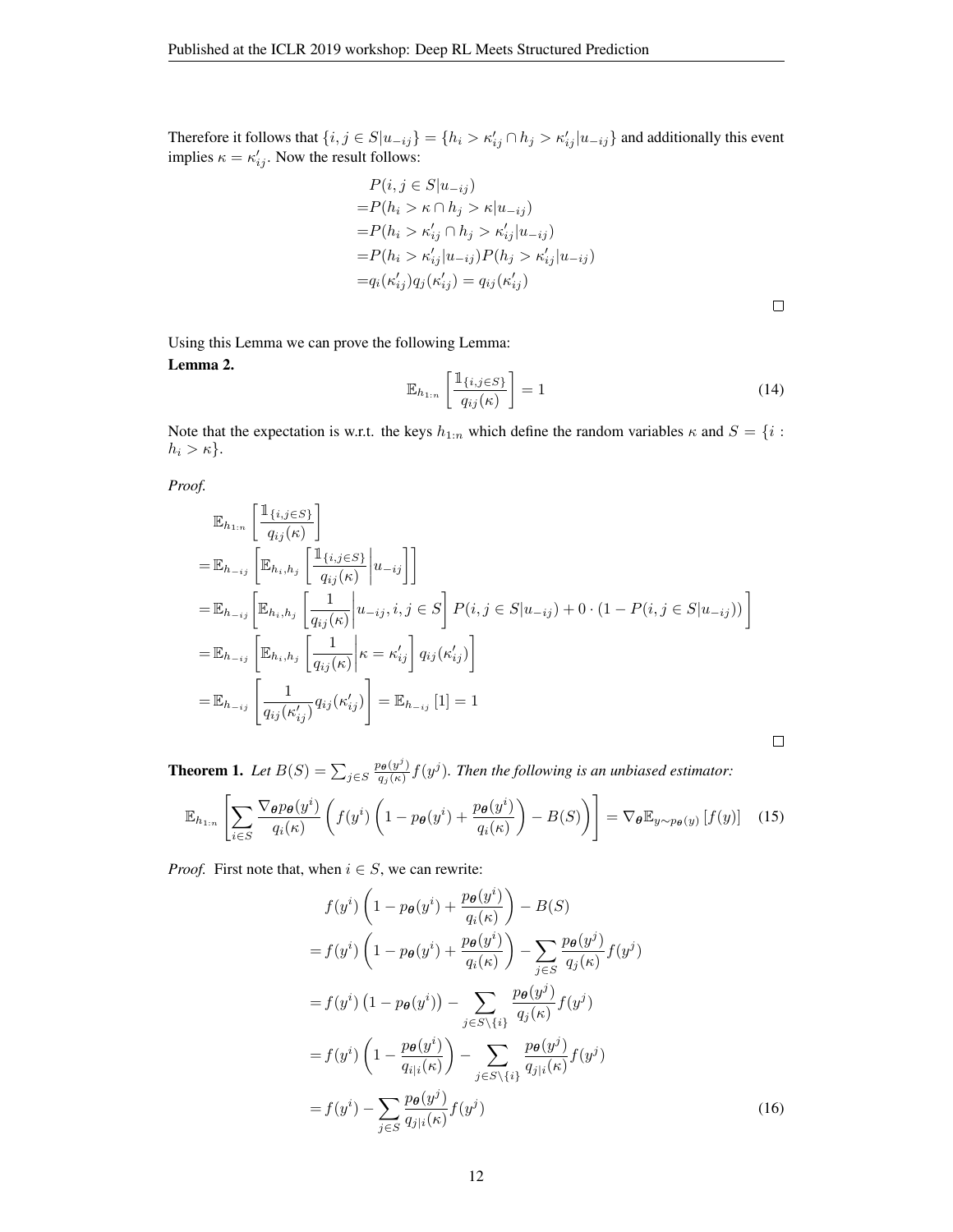Then the proof follows:

$$
\mathbb{E}_{h_{1:n}}\left[\sum_{i\in S}\frac{\nabla_{\theta}p_{\theta}(y^{i})}{q_{i}(\kappa)}\left(f(y^{i})\left(1-p_{\theta}(y^{i})+\frac{p_{\theta}(y^{i})}{q_{i}(\kappa)}\right)-B(S)\right)\right]
$$
\n
$$
=\mathbb{E}_{h_{1:n}}\left[\sum_{i\in S}\frac{\nabla_{\theta}p_{\theta}(y^{i})}{q_{i}(\kappa)}\left(f(y^{i})-\sum_{j\in S}\frac{p_{\theta}(y^{j})}{q_{j}(\kappa)}f(y^{j})\right)\right]
$$
\n
$$
=\mathbb{E}_{h_{1:n}}\left[\sum_{i=1}^{n}\mathbb{1}_{\{i\in S\}}\frac{\nabla_{\theta}p_{\theta}(y^{i})}{q_{i}(\kappa)}\left(f(y^{i})-\sum_{j=1}^{n}\mathbb{1}_{\{j\in S\}}\frac{p_{\theta}(y^{j})}{q_{j}(\kappa)}f(y^{j})\right)\right]
$$
\n
$$
=\sum_{i=1}^{n}\nabla_{\theta}p_{\theta}(y^{i})\cdot\mathbb{E}_{h_{1:n}}\left[\frac{\mathbb{1}_{\{i\in S\}}}{q_{i}(\kappa)}\left(f(y^{i})-\sum_{j=1}^{n}\frac{\mathbb{1}_{\{j\in S\}}}{q_{j}(\kappa)}p_{\theta}(y^{j})f(y^{j})\right)\right]
$$
\n
$$
=\sum_{i=1}^{n}\nabla_{\theta}p_{\theta}(y^{i})\cdot\mathbb{E}_{h_{1:n}}\left[\frac{\mathbb{1}_{\{i\in S\}}}{q_{i}(\kappa)}f(y^{i})-\sum_{j=1}^{n}\frac{\mathbb{1}_{\{i,j\in S\}}}{q_{i}(\kappa)}p_{\theta}(y^{j})f(y^{j})\right]
$$
\n
$$
=\sum_{i=1}^{n}\nabla_{\theta}p_{\theta}(y^{i})\left(f(y^{i})\cdot\mathbb{E}_{h_{1:n}}\left[\frac{\mathbb{1}_{\{i\in S\}}}{q_{i}(\kappa)}\right]-\sum_{j=1}^{n}p_{\theta}(y^{j})f(y^{j})\cdot\mathbb{E}_{h_{1:n}}\left[\frac{\mathbb{1}_{\{i,j\in S\}}}{q_{i}(\kappa)}\right]\right)
$$
\n

 $\Box$ 

## <span id="page-12-0"></span>C.1 NORMALIZED IMPORTANCE WEIGHTS

By rewriting  $\frac{\nabla_{\theta} p_{\theta}(y^i)}{q_i(\kappa)} = \frac{p_{\theta}(y^i)}{q_i(\kappa)}$  $\frac{\partial \theta(y)}{\partial q_i(\kappa)} \cdot \nabla_{\theta} \log p_{\theta}$  we reveal that the estimator equation [15](#page-11-0) is actually an importance weighted REINFORCE estimator. Although unbiased, in practice it is preferred to use the *normalized* importance weight estimator. We will therefore normalize both the outer weights as well as the weights used for computation of the baseline. For this, write  $W(S) = \sum_{i \in S} \frac{p_{\theta}(y^i)}{q_i(\kappa)}$  $\frac{\partial \theta(y)}{q_i(\kappa)}$  and scale equation [15](#page-11-0) by  $\frac{1}{W(S)}$ . Note that although equation 15 is written in terms of  $B(S)$ , the actual baseline (for sample *i*) is  $\sum_{j \in S} \frac{p_{\theta}(y^j)}{q_{j|j}(\kappa)}$  $\frac{p_{\theta}(y')}{q_{j|i}(k)} f(y^j)$  (see equation [16\)](#page-11-1) which should be normalized by

$$
W_i(S) = \sum_{j \in S} \frac{p_{\boldsymbol{\theta}}(y^j)}{q_{j|i}(\kappa)} = W(S) - \frac{p_{\boldsymbol{\theta}}(y^i)}{q_i(\kappa)} + p_{\boldsymbol{\theta}}(y^i).
$$